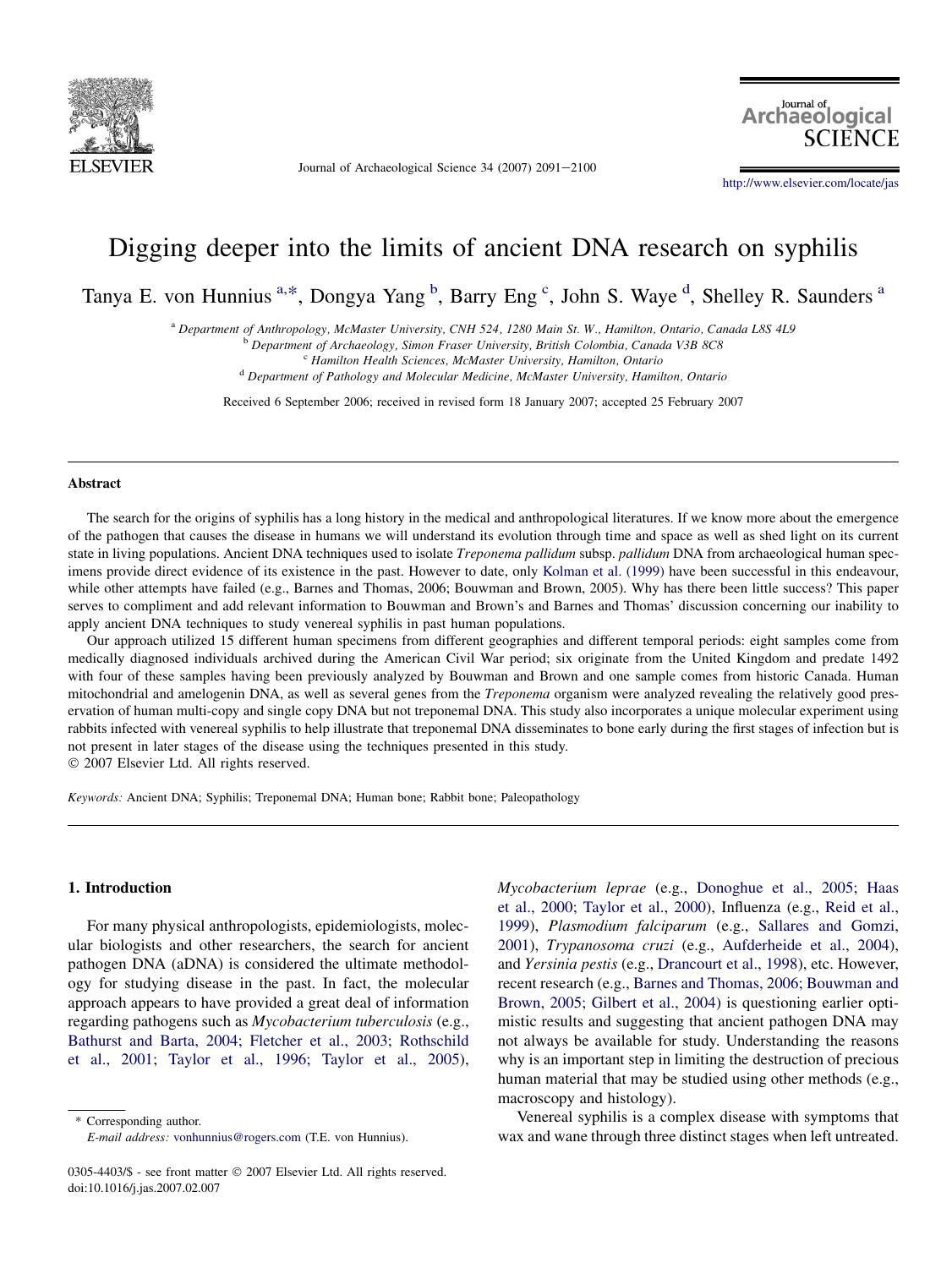The primary stage of syphilis infection is generally isolated to a cutaneous lesion, known as a chancre, at the site of inoculation. This lesion disappears within several weeks with other symptoms appearing in the secondary phase of the disease in the possible forms of a skin rash, condyloma lata, lymphadenopathy as well as other systemic symptoms due to hematogenous dissemination of the bacteria. Once again, signs and symptoms disappear within several weeks and years may pass (typically  $2-10$  years) before the tertiary stage of syphilis is encountered. Typically, it is during this final stage where skeletal alterations (e.g., gummatous and nongummatous lesions primarily affecting the tibial, cranial vault and nasal areas) are most predominant. In addition, patients can also suffer from cardiovascular and neurological implications as well. The chronic nature of this disease and its ability to affect bone have created the opportunity to study its impact on human populations in antiquity.

The first issue concerning our understanding of the pathophysiology of syphilis and its feasibility in a molecular study in ancient or archived specimens pertains to whether the Treponema bacteria and/or its DNA will disseminate to the skeletal matrix. Although the presence of preserved treponemal organisms in bone is contentious, spirochetes have been found in osseous materials by several researchers. For example, in 1923 Schneider (cited by [Jaffe, 1972](#page-8-0):928) reported observing upon autopsy resting spirochetes in bone lacunae in congenitally affected infants. The author suggests that with bone turnover, the spirochetes can be released causing a new bout of infection, but with immune response and lesion formation, spirochetes are killed and degenerated. This leads to the question as to why no organisms are found in areas of bone lesions. Several years later, [Bauer \(1944\)](#page-8-0) also reported seeing large numbers of spirochetes, but this time in the upper and lower jaws (e.g., tooth germ, pulp, uncalcified and calcified dentine, dental follicle and enamel epithelium) of a macerated fetus with congenital syphilis. In retrospect, it is quite possible that he was observing Treponema denticola spirochetes, which are regularly found in mouths of individuals with periodontal disease ([Riviere et al.,](#page-9-0) [1991\)](#page-9-0), and not T.p. subsp. *pallidum* spirochetes. To the best of our knowledge, no new studies have been able to duplicate this observation due to the differences in clinical research approaches (i.e., concentration on sera, lesion exudates, spinal fluid or organs as targeted areas for analysis and not bone) and the fact that few people retain bone lesions (if they manifest them) at their time of death due to chemotherapy used either for syphilis treatment or other penicillin-treatable illnesses. To address this question more specifically, this paper reviews the history of diagnostic studies of syphilis and outlines a unique rabbit experiment using molecular techniques that test the hypothesis that  $T.p.$  subsp. *pallidum* disseminates throughout the skeleton.

Today, clinical molecular research provides proof that treponemal DNA can be targeted via PCR from different biological samples from people in various stages of the disease (e.g., [Kouznetsov et al., 2005; Marfin et al., 2001; Pietravalle et al.,](#page-8-0) [1999\)](#page-8-0). For example, [Hollier et al. \(2001\)](#page-8-0) were able to detect DNA from amniotic fluid taken from mothers in all three

stages of syphilis, including the early latent stage (4/5 were successful). This study demonstrates that ''spirochetemia can occur throughout the course of T. pallidum infection'' ([Marfin](#page-8-0) [et al., 2001](#page-8-0):163). Since T. pallidum DNA can be isolated during later stages of the disease, it stands to reason that it should be possible to isolate it from skeletons displaying bone lesions.

The hypothesis that the detection of treponemal DNA should be possible in archaeological remains also stems from earlier studies using paraffin-embedded tissue (e.g., [Burstain](#page-8-0) [et al., 1991\)](#page-8-0). Due to their promising results, [Burstain et al.](#page-8-0) [\(1991:66\)](#page-8-0) predicted that archival specimens could be used to help "resolve a number of questions concerning syphilis in the pre-antibiotic and perhaps even the prehistoric eras''. [Zoechling et al. \(1997\)](#page-9-0) also presented an impressive study using formalin-fixed, paraffin-embedded biopsy specimens from skin lesions of patients with secondary and tertiary syphilis.<sup>1</sup> They were able to isolate treponemal DNA from both late secondary and tertiary syphilis (gumma) specimens, but at a relatively low success rate (4/6 and 1/7, respectively). What is so interesting about this particular research is that the specimens obtained from the patients are dated between 1966 and 1981. Therefore, these 'archival' samples represent the closest simulation of 'ancient' samples found in the literature. Also, [Zoech](#page-9-0)[ling et al. \(1997\)](#page-9-0) amplified a relatively small fragment (196 bp) using nested PCR (original target was of a 379-bp fragment from the 47-kDa membrane protein), a technique which resembles aDNA methodologies for isolating smaller amplicons.

Attempts to isolate treponemal (syphilitic) DNA from ancient human material was first tried on muscle tissue from mummified individuals displaying 'tertiary treponematosis' excavated from El Morro, Arica and San Miguel de Azapa, Chile (Rogan and Lentz paper presented in the Paleogenetics Workshop at the World Congress on Mummy Studies, 1995). Rogan and Lentz were successful in amplifying DNA most likely of spirochete origins, but not specific to T. pallidum. A molecular approach was also attempted to confirm venereal syphilis in Maria of Aragon, a mummy from the abbey of San Domenico Maggiore in Naples from the Renaissance period [\(Rollo et al., 1996\)](#page-9-0). Desiccated cellular material was scraped from a linen dressing and tested using a nonspecific 16S ribosomal rRNA gene with the results showing an 85% base similarity to T. pallidum when directly sequenced. Unfortunately, when the amplicons were cloned, no T. pallidum DNA could be found, but instead many other genera were isolated (e.g., Propionibacterium, Mycobacterium, Peptostreptococcus, Clostridium and Capnocytophaga) (unspecific results were also observed by [Barnes and Thomas, 2006](#page-8-0) and [Bouwman and](#page-8-0) [Brown, 2005](#page-8-0)). Despite this, the researchers believe that indirect confirmation of venereal syphilis was obtained through the historical medical documents which prescribed 'salivation cures' to those suffering from 'Morbus gallicus' (venereal syphilis)

 $1$  Unfortunately the work performed for this study had a limited adherence to aDNA standards: disposable labware was used for all processes; a separate room was used for extraction procedures; and negative controls remained negative; but positive amplification products were checked via restriction enzyme digestion only without any direct sequencing or cloning involved.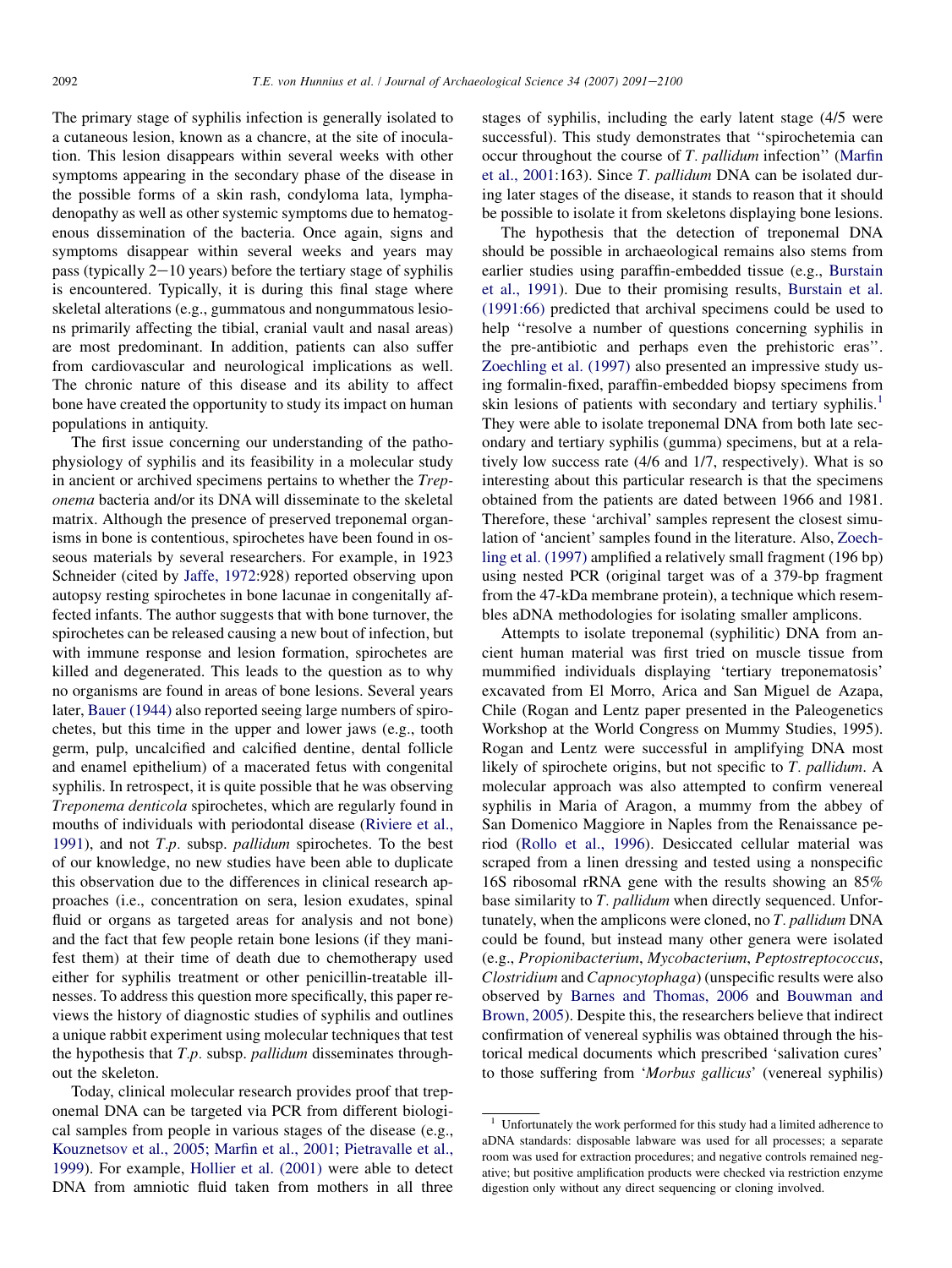and the presence of human oral cavity microorganisms (i.e., Propionibacterium, Peptostreptococcus and Capnocytophaga) in the bandage [\(Rollo et al., 1996\)](#page-9-0).

The only successful amplification *specific* to T. pallidum subsp. pallidum DNA was performed on a 200-year old femur from Easter Island of an individual possessing saber shins ([Kol](#page-8-0)[man et al., 1999\)](#page-8-0). Although they were able to isolate DNA from the 5'-flanking region of the 15-kDa lipoprotein that is specific to T. pallidum subsp. pallidum, these authors used 15 g of femoral bone. This extremely large amount of bone material is unsettling considering the invasive nature of aDNA research; normally most methods use less than 1 g of material to extract DNA.

These successful PCR amplifications from patients and archival samples in the early to latent stages of syphilis, and an archaeological sample showing pathognomic lesions indicative of the disease, provided the aDNA community with the expectation of future success in isolating syphilitic DNA from human skeletal remains. However, it should be pointed out that the lack of 100% success rates even from modern clinical samples, the lack of 100% base similarity when correct band sizes were obtained and the use of such large sample quantities, suggests that isolating T. pallidum DNA from archaeological samples would be extremely difficult if not impossible to carry out.

The present study's approach to studying syphilis in the past is similar to [Barnes and Thomas \(2006\)](#page-8-0), and [Bouwman and](#page-8-0) [Brown \(2005\)](#page-8-0); we all used [Kolman et al.'s \(1999\)](#page-8-0) PCR assay to first test the samples, but went on to use other areas of the 15-kDa lipoprotein gene and other genes within the Treponema genome in hopes of isolating other areas of immunological interest for confirmation (e.g., Tpr gene family ([Bouwman and](#page-8-0) [Brown, 2005](#page-8-0)), polA gene, 47-KDa membrane protein and the Glycerophosphodiester Phosphodiesterase [GPD] gene [the latter three were employed in this work]). We also amplified and isolated endogenous mtDNA from the control region to check for molecular preservation within the samples and attempted sex determination of the individuals via amplification of the amelogenin gene. This study and that of [Bouwman and Brown](#page-8-0) [\(2005\)](#page-8-0) tested some of the same specimens from the Kingstonupon-Hull site (skeletons 805, 932, 1121 and 1216). Results presented here are in agreement with the previous authors in that there was a lack of success in amplifying treponemal DNA even though human endogenous DNA as well as other pathogen DNA could be isolated. This paper summarizes our results and provides a more in depth discussion on the limits of biomolecular syphilitic analysis including the results of a molecular experiment that was designed to simulate acute versus chronic treponemal infection in rabbits.

## 2. Materials and methods

## 2.1. Human samples

Bone samples are listed in [Table 1](#page-3-0). Individuals sampled for this study were selected from different geographic areas and from different time periods and were chosen based either on

the presence of skeletal alterations indicative of syphilis and/ or from historical documentation or medical reports indicating the individual suffered from syphilis. Eight of the 15 samples were acquired from individuals who lived during the period of the American Civil War  $(1861-65)$  and are from a collection housed at the Armed Forces Institute of Pathology, Washington D.C. Six samples are from individuals who lived in the United Kingdom all dating to pre-Columbian times (four from Hull, England  $[1450-75]$ , one from Gloucester, England  $[mid-15th]$ century] and one from Whithorn, Scotland  $[1300-1450]$  and one from Belleville, Ontario dating to the mid-1800s.

The samples from the Civil War period are important because they are accompanied with written historical data stating that these individuals suffered and/or died from the complications of syphilis. Consequently, syphilis diagnosis is provided by the attending physicians from the time period. The remaining skeletal samples provide a putative presence of syphilis via pathognomonic osseous alterations (e.g., caries sicca, osteitis, periostitis, etc.).

## 2.2. Rabbit samples

In addition to the human archaeological and archival specimens, several different tissue samples were taken from two New Zealand white male adult rabbits donated by Dr. Hsi Liu from the Centers for Disease Control and Prevention (CDC) in Atlanta: 'Rabbit #12' (samples were taken from three of five injection sites: left inguinal [groin] lymph node, right testicle, liver, kidney, spleen, heart, right and left femora) was injected subcutaneously five times on the back seven months prior to sampling and 'Rabbit C' (inguinal [groin] lymph node, axillary [arm pit] lymph node and left femur were used for sampling) was injected intra-testicularly only 10 days (therefore in primary stage) prior to euthanasia (both were injected with similar concentrations of the organism T.p. subsp. pallidum). These two rabbits were in different stages of the disease. The former was in the later stage as all lesions where injections took place had healed by the time of sampling. The second rabbit still had lesions at the site of injection with live spirochetes having been harvested that same day.

## 2.3. Human DNA extraction

Each bone (approximately 1 g sample) and whole tooth sample were subjected to a 1.5-min soak in 1 N HCl, then transferred to 1 N NaOH solution for 1.5 min, followed by several rinses (approximately  $10-20$  min each) in ("ultrapure'') DNA/RNA free water. The samples were then placed in a UV cross-linker and rotated every 20 min until all sides were irradiated. When the samples were dry, they were ground to a powder in a SPEX<sup>TM</sup> liquid nitrogen grinding mill (ATS Scientific Inc., Oakville, ON, Canada).

Extractions were performed on different days for those individuals where multiple samples were taken, as well as for nonpathological and pathological bones to ensure against cross-contamination. DNA was extracted using the [Yang](#page-9-0)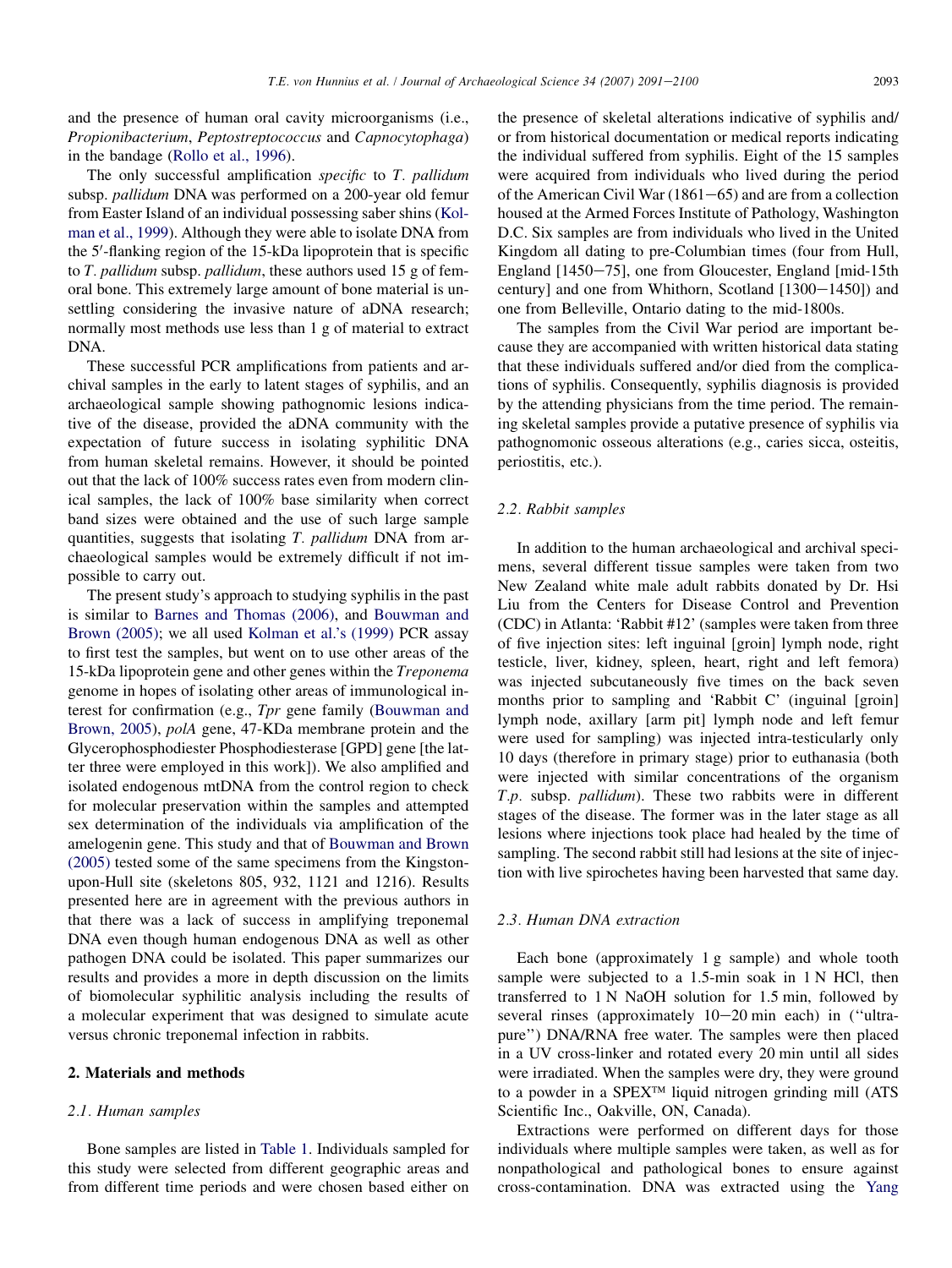| Lab Reference   | Origin                     | Site Reference #             | <b>Bone Element</b>                  | Non/Pathological         | mtDNA<br>Reproducibility   | Comparison to<br>Cambridge                      | Haplogroup               | Morphological<br>Sex | $\rm DNA$<br>Sex           |
|-----------------|----------------------------|------------------------------|--------------------------------------|--------------------------|----------------------------|-------------------------------------------------|--------------------------|----------------------|----------------------------|
| 1a              | Civil War<br>Period, USA   | 1001949 MM2880-2             | articular surface<br>of tibia        | np                       | $++$                       | 16294;16296                                     | $\mathbf T$              |                      | nr                         |
| 1 <sub>b</sub>  |                            |                              | bone dust<br>(no decontamination)    | $\overline{\mathcal{L}}$ | $\qquad \qquad +$          |                                                 |                          |                      | nr                         |
| 2a              |                            | 1001949 MM2880-4             | articular surface<br>of tibia        | np                       | $++$                       |                                                 | H                        |                      | nr                         |
| 2 <sub>b</sub>  |                            |                              | bone dust<br>(no decontamination)    | $\overline{\mathcal{L}}$ | $++$                       |                                                 |                          |                      | nr                         |
| 3               |                            | 1002700 MM1015 <sup>mr</sup> | fibula end                           | np                       | $++$                       | 16298;16313                                     | preV                     | M                    | $M$ ?                      |
| $\overline{4}$  |                            | 1001245                      | rib                                  | np                       | $++$                       | 16187;16189;16223;16264;<br>16270; 16278; 16311 | L1b                      |                      | nr                         |
| 5a              |                            | 1002814 MM1154mr             | skull?                               | $p$ ?                    | $+$                        |                                                 |                          | M                    | nr                         |
| $5\mathrm{b}$   |                            |                              | skull                                | p (healed?)              | $++$                       | 16223                                           | $\overline{\mathcal{L}}$ |                      | $M$ ?                      |
| 5c              |                            |                              | skull                                | $p$ ?                    | $^{+}$                     |                                                 |                          |                      | nr                         |
| 6a              |                            | 1000304 MM1622 <sup>hd</sup> | long bone                            | np?                      | $\mathop{\rm nr}\nolimits$ |                                                 |                          |                      | nr                         |
| 6b              |                            |                              | long bone with<br>lots of trabeculae | np?                      | nr                         |                                                 |                          |                      | nr                         |
| 6c              |                            |                              | bone dust                            | $\overline{?}$           | nr                         |                                                 |                          |                      | M                          |
| $\tau$          |                            | 295209                       | skull                                | np                       | $++$                       |                                                 | H                        | ${\bf F}$            | nr                         |
| $\,8\,$         |                            | 1000873 MM2510               | skull                                | np?                      | $\boldsymbol{++}$          | 16212;16213;16223;<br>16278;16390               | L2                       |                      | 3 M                        |
| 9a              | Hull, England <sup>a</sup> | HMC94-SK805                  | fibula                               | $\mathbf P$              | $++$                       | 16294;16296;16304                               | T                        | M                    | $\mathop{\rm nr}\nolimits$ |
| $9\mathrm{b}$   |                            |                              | long bone                            | np                       | $++$                       |                                                 |                          |                      | 3 M                        |
| 10a             |                            | HMC94-SK932                  | humerus                              | p                        |                            |                                                 |                          | M                    | $\mathop{\rm nr}\nolimits$ |
| 10 <sub>b</sub> |                            |                              | tooth                                | np                       | $+$                        |                                                 |                          |                      | 3 <sub>M</sub>             |
| 10c             |                            |                              | long bone                            | p                        | $++$                       | 16263                                           | U <sub>4</sub>           |                      | $\mathbf M$                |
| 11a             |                            | HMC94-SK1121                 | fibula                               | p                        | $^{+}$                     | 16183;16189                                     | H                        | $\mathbf F$          | nr                         |
| 11 <sub>b</sub> |                            |                              | tibia                                | p                        | $+$                        |                                                 |                          |                      | F                          |
| 12a             |                            | HMC94-SK1216                 | scapula                              | np                       | $^{+}$                     |                                                 |                          | $\mathbf M$          | nr                         |
| 12 <sub>b</sub> |                            |                              | long bone                            | p                        | $++$                       |                                                 | $\, {\rm H}$             |                      | nr                         |
| 12c             |                            |                              | tibia                                | p                        | $++$                       |                                                 |                          |                      | $\mathop{\rm nr}\nolimits$ |
| 13              | Whithorn,<br>Scotland      |                              | healed?<br>gumma of skull            | p                        | $\mathop{\rm nr}\nolimits$ |                                                 |                          |                      | nr                         |
| 14              | Blackfriars,<br>England    | <b>SK77</b>                  | rib                                  | p                        | $++$                       |                                                 | H                        | $\mathbf F$          | $\boldsymbol{\mathrm{F}}$  |
| 15a             | Belleville,                | <b>B302</b>                  | proximal radius                      | np                       | $+$                        |                                                 |                          | M                    | M                          |
| 15 <sub>b</sub> | Canada                     |                              | mid femur                            | p                        | $++$                       |                                                 | H                        |                      | 3 M                        |

<span id="page-3-0"></span>Table 1 Summary list of samples and results of mtDNA and Amelogenin PCRs

 $NP =$  nonpathological sample;  $P =$  pathological sample; ? = uncertainty in bone element and/or state due to lack of observable criteria; mr = medical report associated with remains; hd = historical observation of bones by a doctor. ++ Indicates consistent replicate results were obtained on at least three independent PCRs with sequencing in both the forward and reverse directions; + indicates forward or reverse sequencing could only be obtained from multiple PCRs; M and F denote male and female sexes, respectively; 3M means that 'male' was successfully identified on three separate amplification reactions; "?"suggests the sexing is tentative; and nr refers to 'no results' obtained from the PCR.

<sup>a</sup> All individuals from Hull were also analyzed by [Bouwman](#page-8-0) and Brown (2005).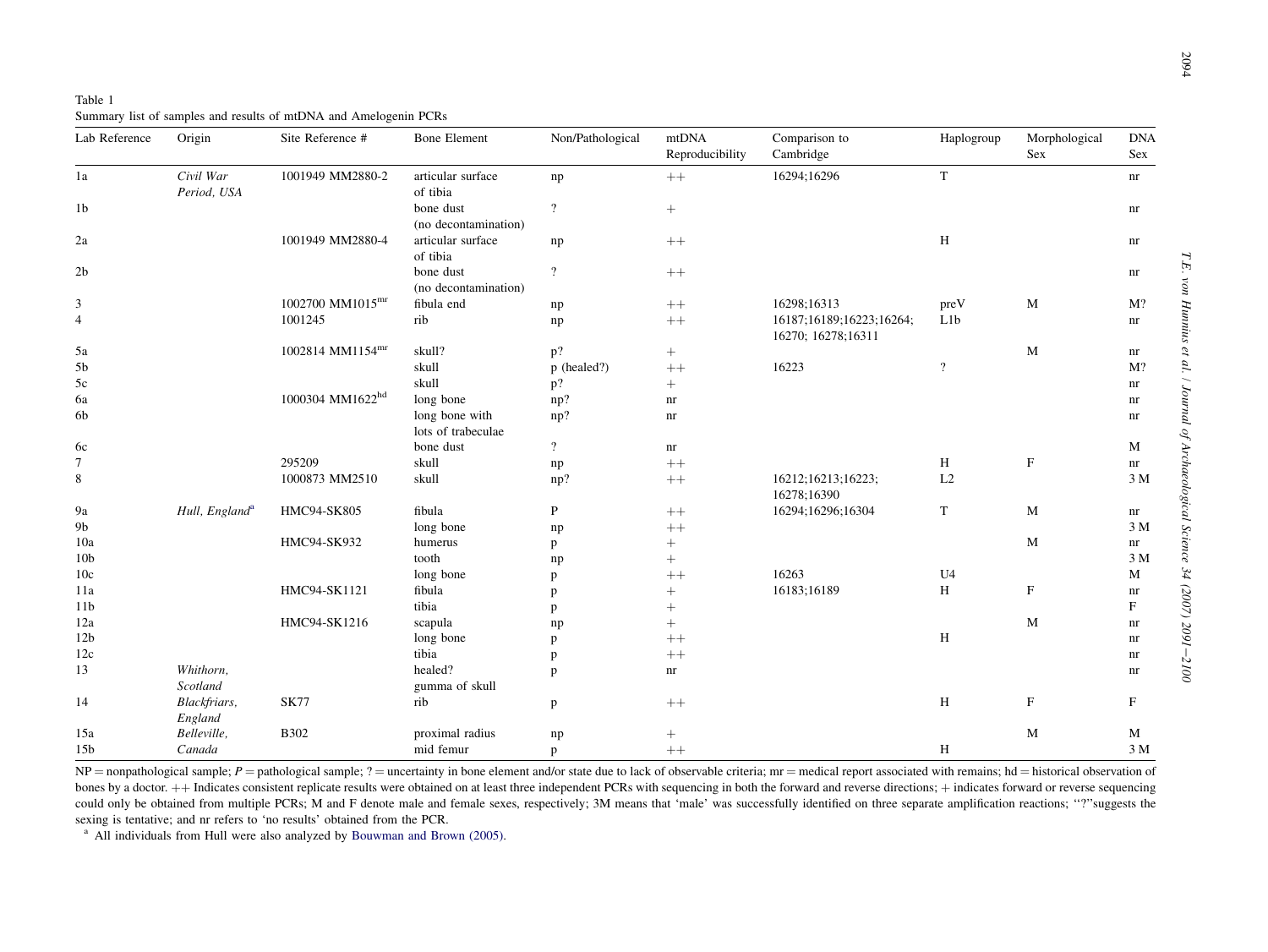[et al.'s \(1998\)](#page-9-0) method including multiple blank extractions to assess the presence of exogenous DNA contamination.

## 2.4. Rabbit DNA extraction

Tissue extractions of the rabbit material were carried out using the QIAamp DNA Mini Kit $TM$  in a laboratory where no human, faunal or pathogen work had been performed previously. This laboratory is also completely different from the modern DNA lab used to test PCR primer efficiency and specificity, and separated from the laboratories of the McMaster aDNACentre. Tissue was homogenized by cutting it into minute pieces with a sterile scalpel that was only used once per tissue and bone was ground with a 100% commercial bleach-sterilized mortar and pestle.

#### 2.5. PCR conditions and DNA analysis

Amplifications were carried out using the GeneAmp<sup>TM</sup> Thermocycler Model 2400 (Perkin-Elmer Applied Biosystems, Foster City, CA) in a standard 50 µl reaction volume containing 5  $\mu$ l of DNA extract, 10 $\times$  buffer (50 mM KCl and 10 mM Tris $-$ HCl), various magnesium concentrations,  $200 \mu M$  dNTPs, 1.0 mg/ml BSA, 30 pmol  $(0.3 \mu M)$  of each primer and 2.5 and 5 U AmpliTaq Gold polymerase (Perkin-Elmer Applied Biosystems, Foster City, CA). Multiple assays were used in order to isolate DNA from different sources: human mitochondrial DNA (mtDNA), amelogenin and treponemal DNA (Table 2). This top-down approach from endogenous multi-copy to singlecopy DNA and finally to single-copy pathogen DNA tests the molecular preservation within the samples with each proceeding step ultimately becoming more difficult to perform as DNA quantity decreases.

All PCRs were optimized for magnesium ion concentration and annealing temperature. For all PCRs at least one negative control was used and for mtDNA  $(K562 - Invitrogen)$  and treponemal DNA synthetic positive controls were used to assess contamination and PCR success, respectively. This assessment was accomplished by sequencing the K562 (Invitrogen) mtDNA amplicon and comparing it to all ancient, positive results and also by synthesizing a shorter treponemal DNA amplicon than the target to control any laboratory contamination. Each of the PCR amplifications was carried out with an initial denaturing of 94 °C for 12 min and a final extension of 72 °C for 7 min. All PCR assays were tested on all of the samples in at least three independent amplifications.

PCR amplification reactions were run out on 8% non-denaturing polyacrylamide gels at 200 V for 30 min. Positive samples were purified using Qiagen QIAquick™ PCR Purification Kits and sequenced in forward and reverse directions using the primers mentioned in Table 2 via an automatic sequencer, ABI PRISM<sup>®</sup> 3100 Genetic Analyzer, at a central facility on the McMaster University campus (MOBIX). Sequences were then aligned via BioEdit (Hall, 1999) against the Cambridge Reference Sequence ([Anderson et al., 1981\)](#page-8-0) for polymorphisms in mtDNA and against T.p. subsp. pallidum DNA (15-kDa lipoprotein [\(Centurion-Lara et al., 1998\)](#page-8-0); GPD [\(Cameron et al.,](#page-8-0) [1999](#page-8-0)); 47-kDa membrane protein [\(Zoechling et al., 1997\)](#page-9-0) and polA [\(Liu et al., 2001\)](#page-8-0)). Mitochondrial DNA polymorphisms were also transcribed into the computer program mtRadius (Fluxus Technology Ltd.) in order to calculate haplogroup affiliation. The program mtRadius is a geographic information system that searches for the closest matches to a given mtDNA control region sequence and illustrates their geographic placement on a map (Röhl et al., 2001).

All ancient extracts were prepared in an isolated room dedicated to aDNA and all PCR mixes were set up in another laboratory in a laminar flow hood at the McMaster aDNA Centre. All modern DNA work (e.g., establishing PCR assay efficiency)

| rable<br>× |  |
|------------|--|
|            |  |

| Target locus                   | Primers                           | Product<br>length $(bp)$ | Magnesium<br>concentration (mM) | Annealing<br>temperature | Cycling<br>numbers | Reference               |
|--------------------------------|-----------------------------------|--------------------------|---------------------------------|--------------------------|--------------------|-------------------------|
| Human DNA                      |                                   |                          |                                 |                          |                    |                         |
| <b>HVRI</b>                    | 5'-ATACTTGACCACCTGTAGTAC          | 281                      | 2.5                             | 55                       | 40                 | This study              |
|                                | 5'-TGATTTCACGGAGGATGGTG           |                          |                                 |                          |                    |                         |
| Amelogenin                     | 5'-TCATGAACCACTNCTCAGG            | $154 - X$                | 2.5                             | 50                       | 50                 | This study              |
|                                | 5'-CTGATTCTAAGATAGTCACA           | $119 - Y$                |                                 |                          |                    |                         |
|                                | 5'-GGTAAAATACTAACTTTGGGCA         |                          |                                 |                          |                    |                         |
| Treponemal DNA                 |                                   |                          |                                 |                          |                    |                         |
| 15-kDa lipoprotein             | 5'-GAGCAGGATGTCTCTATGAGTTATAAAGAG | 120                      | 1.75                            | 60                       | 50                 | Kolman et al. (1999)    |
| gene                           | 5'-GAAGCCACTACCGATGTGCG           |                          |                                 |                          |                    |                         |
| $15-kDa - ARMS$                | 5'-GCGTGTTCTTGAGCGTCTGAGC         | 147                      | 1.75                            | 69                       | 50                 | This study              |
|                                | 5'-CAACTGGGTATACACCTACACAAG       |                          |                                 |                          |                    |                         |
| $GPD - ARMS$                   | 5'-ACATACACTAGATCCGATCCTCTT       | 169                      | 1.75                            | 67                       | 50                 | This study              |
|                                | 5'-AGTTGCAGTTTATCCGTGGGTTG        |                          |                                 |                          |                    |                         |
| Polymerase I gene <sup>a</sup> | 5'-TGCGCGTGTGCGAATGGTGTGGTC       | 377                      | 3                               | 65                       | 50                 | Liu et al. (2001)       |
|                                | 5'-CACAGTGCTCAAAAACGCCTGCACG      |                          |                                 |                          |                    |                         |
| 47-kDa membrane                | 5'-GACCCAAGCGTTACTAAGATGG         | 196                      | 1.6                             | 67                       | 50                 | Zoechling et al. (1997) |
| protein                        | 5'-ACCGCAACTGGGACAAACTTCAT        |                          |                                 |                          |                    |                         |

Each primer set begins with the forward primer. Sensitivity of the PCRs was taken as face value from the original publications, but were tested in house for mtDNA (1 pg) and amelogenin (1 pg), and the ARMS treponemal DNA (1-25 pg).

<sup>a</sup> Although this amplicon represents a rather large target by aDNA standards, it was used on the advice of Dr. [Liu et al. \(2001\)](#page-8-0) due to its sensitivity.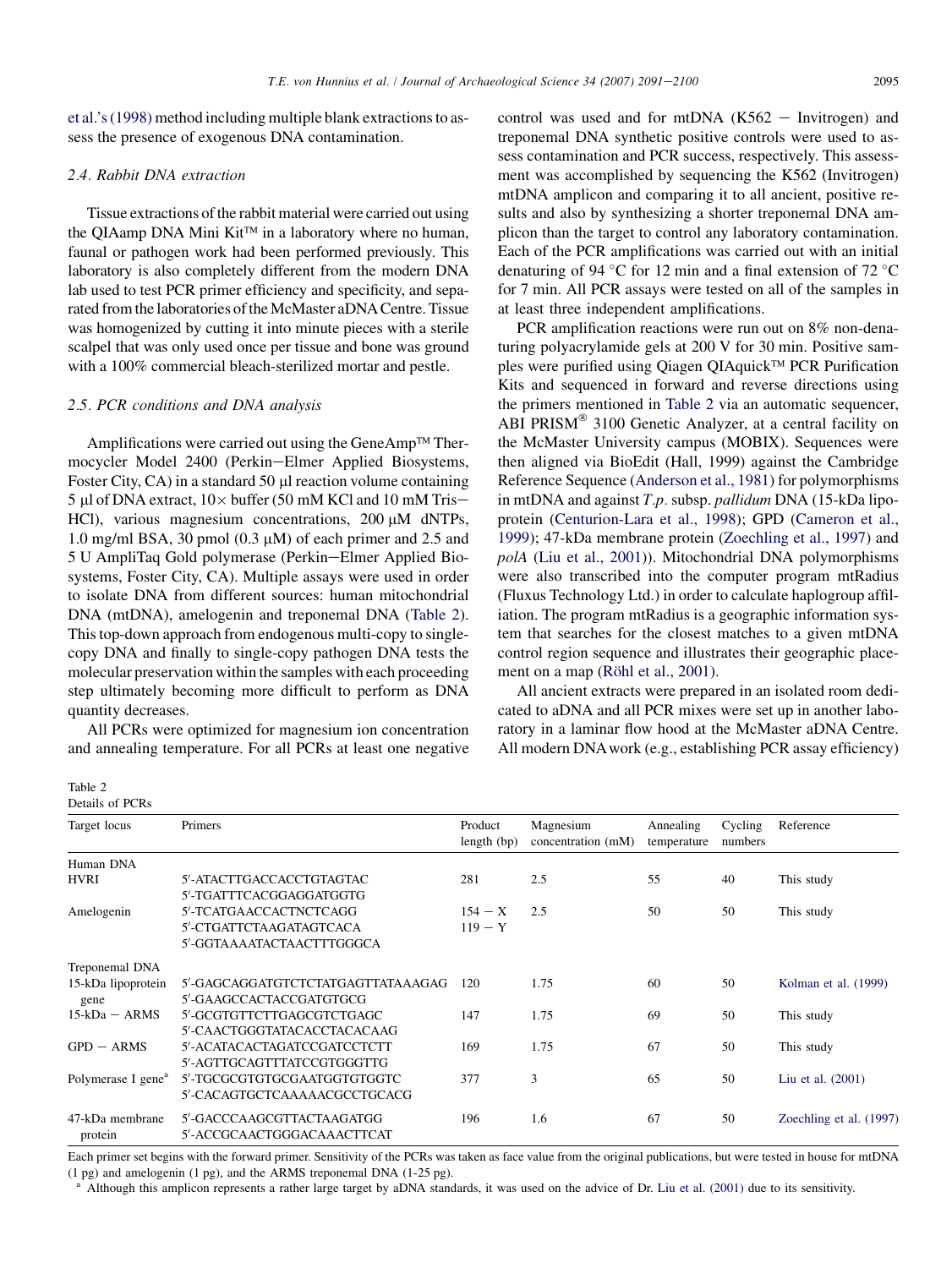was performed in a geographically separated laboratory on different days from any aDNA work to decrease possibilities of cross-contamination. All other precautions standard to aDNA analysis (e.g., disposable clothing, filtered pipette tips, sterilization of stainless steal-ware, plastic ware and solutions via autoclaving and UV irradiation, bleaching all surfaces, etc.) were also followed. All ancient DNA amplifications were accompanied by at least one extraction blank and two water blanks.

# 3. Results and discussion

#### 3.1. mtDNA and amelogenin DNA preservation

We followed a similar rationale as previous workers by attempting to amplify multi-copy human DNA first and then moving towards single copy DNA. This allowed for a better assessment of DNA preservation for each specimen. Although the human-handling history prior to laboratory manipulation of the bone samples used in this work is unknown, no laboratory personnel contaminated them while at our centre as each laboratory individual's mtDNA was compared to the samples and no one possessed the disease under study (data not shown).

Molecular results are summarized in [Table 1.](#page-3-0) It should be noted that all extraction and PCR blanks were negative for all amplification reactions. For the region of the human mitochondrial genome 13 of the 15 individuals ( $\sim$ 87%) produced replicate PCR sequences in forward and reverse directions. Subsequent PCR tests where known concentrations of modern K562 mtDNAwere spiked/added to the remaining two negative samples, remained unchanged (i.e., negative) showing that inhibition was present (von Hunnius unpublished PhD thesis, 2004). The negative results for the Civil War sample MM1622 (Lab Reference 6) and the difficulty in consistently obtaining other Civil War sample DNA can be explained by the conservation methods used by the Armed Forces Institute of Pathology circa 1893: pathological samples were macerated by boiling, dried at 100 °F, degreased by benzene (often placed in sunlight to speed up the process) and if the bones needed to be whitened due to discoloration, they were exposed to chlorine, both in a gas and liquid form (Army Medical Museum, unpublished document). Each one of these steps and the chemical reactions involved are known to heavily degrade DNA and inhibit PCR. Negative results for the Whithorn sample (Lab Reference 13) are also likely attributed to the type of sample taken: a skull fragment. The Whithorn gumma sample was relatively small in size consisting of only flat, thin cortical bone that has been noted by others as containing DNA of lesser quality/quantity than long bones ([Alonso et al., 2001](#page-8-0)). This is most likely related to the increased number of cells (and DNA) found in the thick, dense cortex of long tubular bones.

Since a mitochondrial haplogroup should normally only be assigned when 340 bp of the HVR1 region is obtained, the results presented in [Table 1](#page-3-0) should be treated as tentative as only 281 bp were amplified. With this in mind, the majority of these individuals' haplogroups are of European descent which is in accordance to our original assumptions of the sites where these samples originated. The only exceptions to this are individuals Civil War 1001245, MM1154 and MM2510. Unfortunately records available for these three individuals do not provide any hints to their geographical origins. What is considerably interesting is the replication of the mtDNA polymorphism at position 16263 for individual HMC-SK932 that was also found by [Bouwman and Brown \(2005\).](#page-8-0)

In contrast to [Barnes and Thomas \(2006\)](#page-8-0) and [Bouwman and](#page-8-0) [Brown \(2005\)](#page-8-0), this study also attempted to amplify endogenous nuclear DNA from the amelogenin gene to see if lower copy DNA was preserved. Results at this level show that sex could be identified at the molecular level for four of the nine individuals ( $\sim$ 44%) where sex was observed morphologically or by medical records. Two other individuals have tentative sex typing as 'males' as the X chromosome amplicon was not visualized on the gel which is most likely explained by allelic drop out (the assay preferentially targets the Y chromosome to be the shorter amplicon in order to limit falsely identifying males as females). This translates into relatively well preserved DNA in a good portion of the individuals used in this analysis by aDNA standards.

### 3.2. Treponemal DNA preservation

Four different areas of the Treponema genome using five different PCR assays (15-kDa lipoprotein gene [([Kolman](#page-8-0) [et al., 1999\)](#page-8-0) and the 15-kDa ARMS test], the DNA Polymerase I gene [polA] ([Liu et al., 2001\)](#page-8-0), the 47-kDa membrane protein gene [\(Zoechling et al., 1997\)](#page-9-0) and the GPD gene ARMS test) all produced negative results for these 15 samples.

As discussed briefly by [Barnes and Thomas \(2006\)](#page-8-0) and [Bouwman and Brown \(2005\),](#page-8-0) unsuccessful treponemal DNA amplification is most likely plagued by its inability to survive outside the hosts' environment. Studies have shown that T. pallidum is easily destroyed by heat, antiseptics, and detergents ([Plorde, 1994; Pusey, 1933; Schouls, 1992](#page-9-0)) and is rapidly killed by drying ([Cates, 1998; Plorde, 1994\)](#page-8-0) because of its rather fragile outer membrane [\(Radolf et al., 1989; Schouls,](#page-9-0) [1992\)](#page-9-0). Unlike most Gram-negative organisms, T. pallidum outer membranes do not contain lipopolysaccharides (LPS) [\(Schouls, 1992:](#page-9-0)91] that are known to form ''a confluent and impermeable physical barrier, restricting access of lytic components'' ([Wilks and Sissons, 1997:](#page-9-0)171). Without a sturdy cellular membrane, T. pallidum DNA is exposed to many physical and chemical elements that can alter and destroy DNA bonds. This crucial structure is most likely why Mycobacterium tuberculosis with its thick, robust cell wall ([Brennan](#page-8-0) [and Nikaido, 1995; Schouls, 1992; Wilks and Sissons, 1997](#page-8-0)) has the ability to survive throughout the lifetime of a mammalian host and the degradation process after death, which has allowed researchers to isolate it from many different specimens of antiquity (e.g., [Fletcher et al., 2003; Spiegelman and](#page-8-0) [Donoghue, 1999; Taylor et al., 1996; Taylor et al., 2005](#page-8-0)).

Organism viability is not the only issue when it comes to aDNA research; the resistance of the organisms' DNA to degradation is also vital. It is important to note that unlike human genomic DNA, bacterial genomes are not associated with histone molecules [\(Wilks and Sissons, 1997:](#page-9-0)164]. Histones allow DNA to pack into dense configurations that act to protect it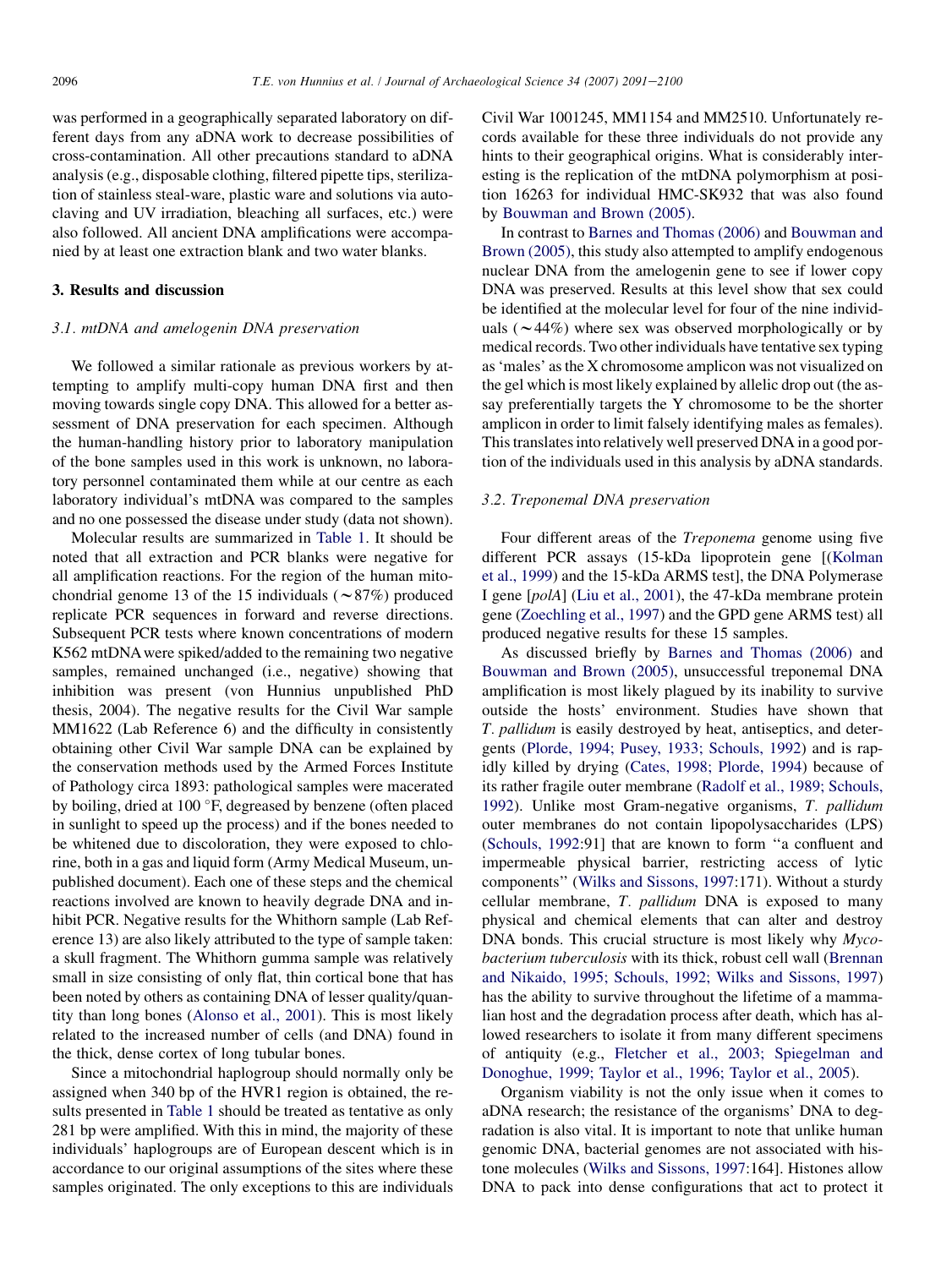from degradation (i.e., depurination) in vivo ([Clark and Felsen](#page-8-0)[feld, 1971\)](#page-8-0), but in the postmortem environment, histones break down and DNA preservation is then dependent on binding to hydroxyapatite (HAP) crystals in the mineral portion of bone [\(Martinson, 1973; Okasaki et al., 2001](#page-8-0)). Therefore, treponemal DNA preservation is dependent on HAP binding which must occur very soon after the death of the individual, as the acidic environment that arises during decay will lyse the bacterial membrane. This process would likely be time and quantity dependent as there would be competition with larger amounts of endogenous DNA available for the binding process.

Research on T. pallidum DNA preservation in different environments has looked at DNA survivability and PCR testing to a limited degree but current results are nonetheless impressive (e.g., [Villanueva et al., 1998\)](#page-9-0). For example, [Wicher et al.](#page-9-0) [\(1992\)](#page-9-0) were able to detect DNA in swabs (from early skin syphilitic lesions) immersed in TE buffer and kept at room temperature for 90 days (7/8), swabs stored dry at room temperature for 90 days (3/3), as well as punch biopsies taken from healing skin lesions kept in TE buffer for 90 days (10/12). In another experiment, [Wicher et al. \(1998\)](#page-9-0) obtained positive amplification results from biopsies taken from healed lesions at one month after infection (5/8) and then after three months storage (10% success). Such a poor outcome after the passage of time suggests that for samples retrieved from more adverse burial environments, positive amplification would be negligible to impossible.

Another possibility to discuss is the theory that by the time bone lesions manifest, no T. pallidum bacteria (and hence, no DNA) exist at the site of infection. Different studies have noted that by the tertiary stage (where the majority of bone lesions develop; however, skeletal alterations have been observed in the secondary stage as well (e.g., [Bauer and Caravati, 1967;](#page-8-0) [Ehrlich and Kricun, 1976; Gomez Martinez et al., 2003; Gur](#page-8-0)[land et al., 2001; Jaffe, 1972; Newman and Saunders, 1938;](#page-8-0) Ollé-Goig et al., 1988; Reynolds and Wasserman, 1942; Shore [et al., 1977; Squires and Weiner, 1939; Thompson and Preston,](#page-8-0) [1952; Waugh, 1976; Wile and Sinear, 1916; Wile and Welton,](#page-8-0) [1940](#page-8-0)), individuals are no longer considered infectious because the number of spirochetes has decreased dramatically [\(Knox](#page-8-0) [et al., 1976](#page-8-0)). Many researchers believe that the observed bone lesions are actually a hyper-allergenic response (delayed hypersensitivity) [\(Metzger, 1976; Schell and Musher, 1983;](#page-8-0) [Smith, 1976; Musher and Baughn, 1998](#page-8-0)) possibly due to the degraded remnants of the bacteria at that particular site ([Jaffe,](#page-8-0) [1972; Resnick and Niwayama, 1995\)](#page-8-0) or to treponemal antigens ([Salazar et al., 2002](#page-9-0)). Schneider first suggested this (cited by [Jaffe, 1972:](#page-8-0)928) in 1923 when he observed spirochetes in 'normal' bone lacunae, but not in lacunae of bone lesions suggesting that the spirochetes were released upon bone turnover and degraded by the immune response. [Metzger \(1976:323\)](#page-8-0) suggests instead that the late lesions are the result of an immunologic response against treponemal antigens. Although the process is still poorly understood, it appears that it may be the combination of the two ([Cotran et al., 1999](#page-8-0)).

It is also possible that the individuals sampled did not have syphilis and in fact suffered from another infectious agent as syphilis manifests with a relatively similar pathological repertoire as several other diseases (e.g., tuberculosis, Paget's). With further investigation, historical documents for Civil War individuals MM2880-2 and 4 (Army Medical Museum unpublished document, 1868) and 1001245 (Otis unpublished document, 1868) suggest that they may not have been suffering from syphilis at the time of their death. In addition several individuals in [Bouwman and Brown's \(2005: Table 6\)](#page-8-0) research were identified with ''treponemal pathology'', but were positive for M. tuberculosis DNA. However, this does not preclude the possibility that these individuals may have been coinfected. We note that the IS6110 insertion sequence for M. tuberculosis (following the nested approach by [Taylor](#page-9-0) [et al., 1996](#page-9-0)) was also targeted in all of our samples (unpublished data), but even though the correct band size was obtained for four of the individuals, sequencing displayed substantial deviation from the expected.

The majority of what is known concerning the organism that causes syphilis and its immunopathogenesis is the result of studies performed on rabbits infected with the bacteria. In addition, all new PCR assays specific to Treponema infections are tested using harvested spirochetes generally from rabbits. In conjunction, these PCR studies have looked into bacterial dissemination through time by trying to isolate treponemal DNA from multiple tissues within the rabbit: blood, skin, testes, inguinal lymph nodes, spleen, heart and brain (e.g., [Burstain et al., 1991;](#page-8-0) [Wicher et al., 1992, 1998](#page-8-0)). However, none of these tests have looked at spirochete dissemination into bone, particularly at different stages of the disease. This is an important avenue of research as syphilis generally produces bone lesions during later stages of the disease and if treponemal DNA cannot be found within this tissue medium in clinical samples, its chances of being amplified in archaeological specimens remain slim.

To test whether treponemal organisms penetrate bone in both acute and chronic states, several tissue types were sampled from two adult New Zealand white male rabbits considered to be in these two different stages of syphilis infection. All samples were subjected to the five different PCR protocols and our results ([Table 3\)](#page-7-0) show that indeed, treponemal DNA does disseminate to the bone. However, the most important finding from this experiment is that although treponemal DNA could be isolated from the site of injection from the ''chronic rabbit'' (also observed by [Wicher et al., 1998](#page-9-0)), it could only be isolated from the bone during the acute stage. Sequencing of a subset of these amplicons revealed that the correct sequence was amplified (data not shown). This is the first time syphilitic DNA has been identified from bone of a positive clinical sample using the PCR technique. It shows that the bacteria actually disseminate to the bone fairly early on in the course of the disease (and that it should theoretically be found in human bone as well), but is not present in later or dormant forms (i.e., it could not be isolated and amplified via multiple PCR techniques).

The rabbit model approach could be further expanded to test a range of burial environments so that a simulated archaeological context could be achieved. With experiments like this and others that may follow, our understanding of treponemal DNA preservation in bone will be greatly enhanced.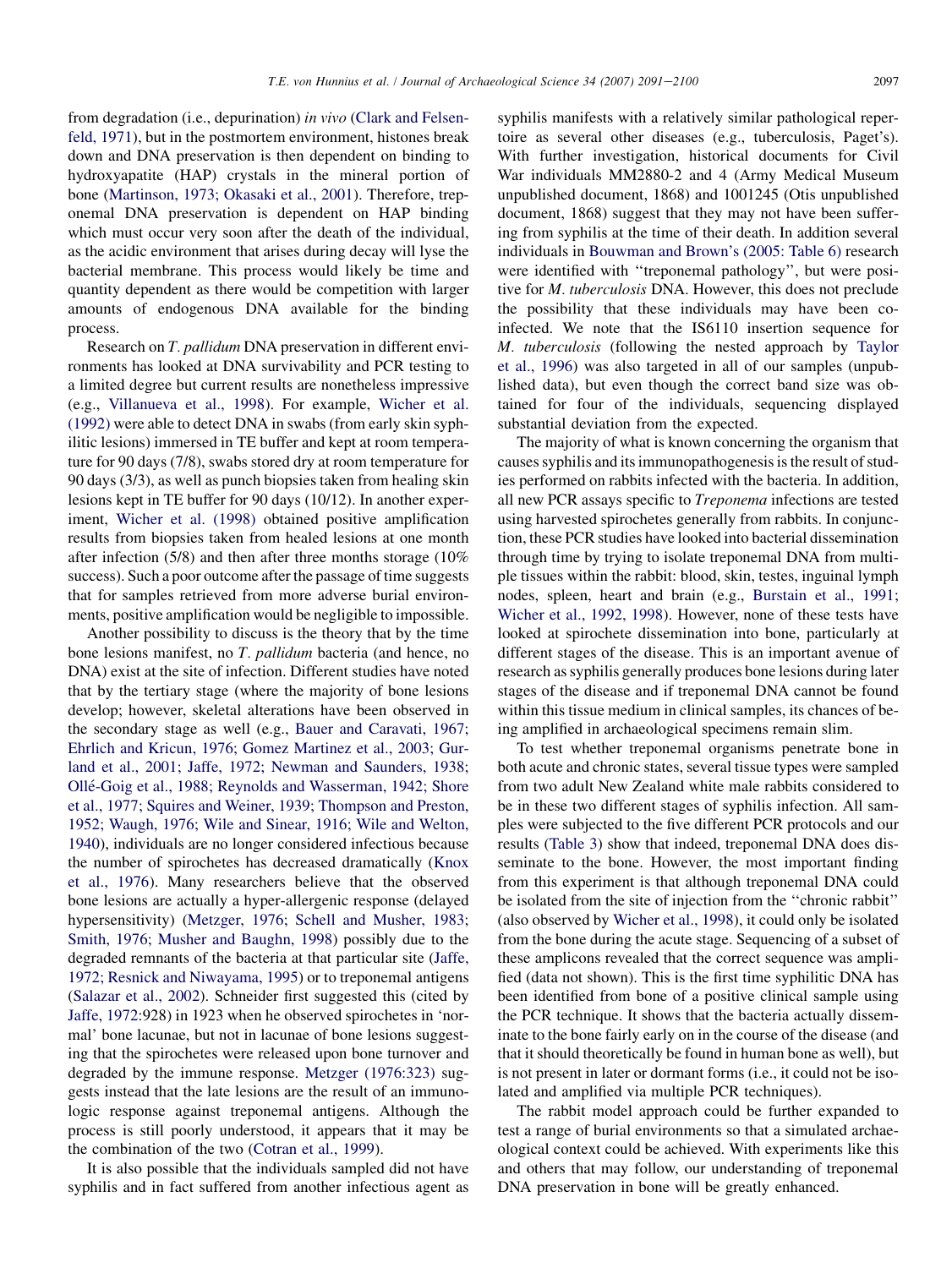<span id="page-7-0"></span>

| Table 3                          |  |
|----------------------------------|--|
| Results of rabbit tissue testing |  |

| Rabbit    | Sample Taken                     | Kolman<br>et al. (1999) | 15-kDa<br><b>ARMS</b> | <b>GPD</b><br><b>ARMS</b> | 47-kDa   | polA     |
|-----------|----------------------------------|-------------------------|-----------------------|---------------------------|----------|----------|
| Rabbit 12 | Control tissue: skin             |                         |                       |                           |          |          |
|           | from area not injected           |                         |                       |                           |          |          |
|           | Injection 1: tissue from         |                         |                       |                           |          |          |
|           | area of healed injection         |                         |                       |                           |          |          |
|           | site with hair                   |                         |                       |                           |          |          |
|           | Injection 2: tissue from         | $\times$                |                       |                           |          |          |
|           | area of healed injection         |                         |                       |                           |          |          |
|           | site with hair                   |                         |                       |                           |          |          |
|           | Injection 3: tissue from         |                         |                       |                           |          |          |
|           | area of healed injection         |                         |                       |                           |          |          |
|           | site with hair                   |                         |                       |                           |          |          |
|           | Left pelvic lymph node           |                         |                       |                           |          |          |
|           | Right testicle                   |                         |                       |                           |          |          |
|           | Liver                            |                         |                       |                           |          |          |
|           | Kidney                           |                         | $\times$              | $\times$                  |          |          |
|           | Spleen                           |                         | $\times$              | $\times$                  |          |          |
|           | Heart                            |                         |                       |                           |          |          |
|           | Right femur: sampled the         |                         |                       |                           |          |          |
|           | midshaft with marrow             |                         |                       |                           |          |          |
|           | for experiment                   |                         |                       |                           |          |          |
|           | Left femur: sampled the          |                         |                       |                           |          |          |
|           | midshaft with tissue             |                         |                       |                           |          |          |
|           | for experiment                   |                         |                       |                           |          |          |
| Rabbit C  | Pelvic lymph node                | $\times$                | $\times$              | $\times$                  | $\times$ | $\times$ |
|           | Armpit lymph node                | $\times$                | $\times$              |                           | $\times$ | $\times$ |
|           | Left femur: sampled the midshaft |                         | $\times$              |                           |          | $\times$ |
|           | bone only for experiment         |                         |                       |                           |          |          |

Samples taken from adult New Zealand white male rabbits injected with Treponema pallidum subsp. pallidum and the results of the molecular tests that identify this bacteria.  $\times$  = Positive result.

# 4. Conclusions

At the outset of this work in 1999 when human endogenous DNA amplification was successful, it was naively believed that this particular study could expect success retrieving  $T.p.$  subsp. pallidum DNA because of the achievement of [Kolman et al.](#page-8-0) [\(1999\)](#page-8-0). It is possible that the sheer size of the sample [Kolman](#page-8-0) [et al. \(1999\)](#page-8-0) used may have been responsible for their success. Therefore, it may be suggested that treponemal DNA existed in the subsequent tested samples, but not for the genes analyzed. This seems a weak hypothesis since [Bouwman and Brown](#page-8-0) [\(2005\)](#page-8-0) also examined the four individuals from the Hull site that we studied. They also targeted the multicopy  $Tpr$  gene (only single copy genes were analyzed in this work and that of [Barnes and Thomas, 2006\)](#page-8-0). Excluding human endogenous and TB DNA, a total of five different genes with 13 different assays were used to try and isolate treponemal DNA from these UK samples with no results. These data, as well as the above reasoning, provide impressive evidence as to the limits of amplifying ancient treponemal DNA.

In addition, this study tested the idea that later stages of syphilis infection have little or no organism DNA by using rabbits in acute and latent/chronic phases of the disease. This approach demonstrated that the organism does reach many different areas of the body, including bone, at an impressively rapid rate. However, at later stages, organisms were not found within the bone medium with any of the PCR assays used here. These interesting results reveal a distinction of organism invasion of the bone during different stages of the disease. Although this experiment was performed using the rabbit model, it is our closest approximation to human pathogenesis that can be ethically tested. Considering the results obtained, it can be postulated that within humans similar conclusions will ensue. In other words, in later stages of the disease syphilitic organisms will most likely not be located in bone and the possibility of isolating them by PCR will be negligible. These results provide an additional piece of evidence as to why no treponemal amplicons can be isolated within the bone samples exemplifying tertiary osseous manifestations.

In the end, the results and the discussion presented here and elsewhere [\(Barnes and Thomas, 2006; Bouwman and Brown,](#page-8-0) [2005\)](#page-8-0) should serve as a warning for paleopathologists who hope that the new and exciting world of ancient DNA can help them with their observations of diseases in the past. We should not be so quick to test precious human material when not much is known about the organism's ability to infiltrate bone and/or survive in dynamic and harsh burial environments.

# Acknowledgements

This work was supported in part by the Social Sciences and Research Council of Canada Scholarship #752-2001-1058,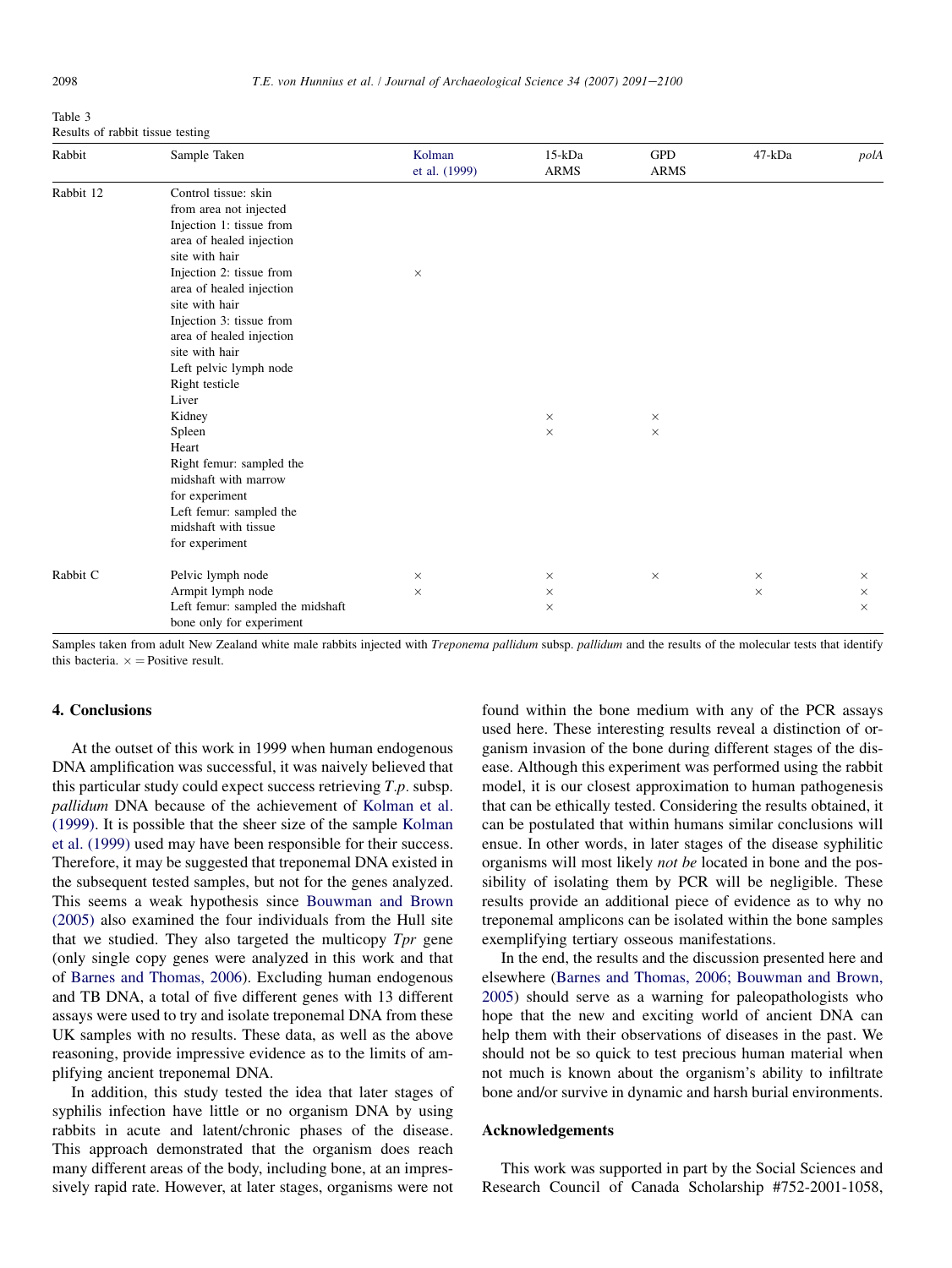<span id="page-8-0"></span>Dr. Ronald V. Joyce Ontario Graduate Scholarships in Social Sciences (OGS), Raymond Moore Graduate Scholarship in Science and Technology (OGSST), the Department of Anthropology and the School of Graduate Studies, McMaster University. The authors wish to thank Dr. Liu, Dr. Cox and the Centers for Disease Control and Prevention for their advice and their generous contribution of Treponema DNA and the rabbits used in this project; Anthea Boylston (University of Bradford) and Charlotte Roberts (University of Durham) for granting access to and sampling the UK specimens; and Dr. Paul Sledzik from the National Museum of Health and Medicine (a division of the Armed Forces Institute of Pathology, Washington, D.C.) for donating samples from the American Civil War time period. Dr. Ann Herring, Dennis Ng and Dr. Jodi Lynn Barta are gratefully acknowledged for their support and technological expertise. The authors also would like to thank the two anonymous reviewers for their helpful comments.

# References

- Alonso, A., Andelinovic, S., Martin, P., Sutlovic, D., Erceg, I., Huffine, E., Fernandez de Simon, L., Albarran, C., Definis-Gojanovic, M., Fernandez-Rodriguez, A., Garcia, P., Drmic, I., Rezic, B., Kuret, S., Sancho, M., Primorac, D., 2001. DNA typing from skeletal remains: evaluation of multiplex and megaplex STR systems on DNA isolated from bone and teeth samples. Croatian Med. J. 42, 260-266.
- Anderson, S., Bankier, A.T., Barrell, B.G., de Bruijn, M.H.L., Coulson, A.R., Drouin, J., Eperon, I.C., Nierlich, D.P., Roe, B.A., Sanger, F., Schreier, P.H., Smith, A.J.H., Staden, R., Young, I.G., 1981. Sequence and organization of the human mitochondrial genome. Nature 290, 457-465.
- Aufderheide, A.C., Salo, W., Madden, M., Strietz, J., Buikstra, J., Guhl, F., Arriaza, B., Renier, C., Wittmers, L.E., Fornaciari, G., Allison, M., 2004. A 9,000-year record of Chagas' disease. Proc. Natl. Acad. Sci. U.S.A. 101, 2034-2039.
- Barnes, I., Thomas, M.G., 2006. Evaluating bacterial pathogen DNA preservation in museum osteological collections. Proc. R. Soc. B  $273, 645-653$ .
- Bathurst, R.R., Barta, J.L., 2004. Molecular evidence of tuberculosis induced hypertrophic osteopathy in a 16th-century Iroquoian dog. J. Archaeol. Sci.  $31.917 - 925.$
- Bauer, M.F., Caravati, C.M., 1967. Osteolytic lesions in early syphilis. Brit. J. Ven. Dis. 43, 175-177.
- Bauer, W.H., 1944. Tooth buds and jaws in patients with congenital syphilis: correlation between distribution of Treponema pallidum and tissue reaction. Am. J. Pathol. 20, 297-310.
- Bouwman, A.S., Brown, T.A., 2005. The limits of biomolecular palaeopathology: ancient DNA cannot be used to study venereal syphilis. J. Archaeol. Sci. 32, 703-713.
- Brennan, P.J., Nikaido, H., 1995. The envelope of Mycobacteria. Ann. Rev. Biochem.  $64, 29-63$ .
- Burstain, J.M., Grimprel, E., Lukehart, S.A., Norgard, M.V., Radolf, J.D., 1991. Sensitive detection of Treponema pallidum by using the polymerase chain reaction. J. Clin. Microbiol. 29, 62-69.
- Cameron, C.E., Castro, C., Lukehart, S.A., Van Voorhis, W.C., 1999. Sequence conservation of glycerophosphodiester phosphodiesterase among Treponema pallidum strains. Infect. Immun. 67, 3168-3170.
- Cates Jr., W., 1998. Syphilis. Chapter 35. In: Evans, A.S., Brachman, P.S. (Eds.), Bacterial Infections of Humans: Epidemiology and Control, third ed. Plenum Medical Book Company, New York, pp. 713–732.
- Centurion-Lara, A.C., Castro, C., Castillo, R., Saffer, J.M., Van Voorhis, W.C., Lukehart, S.A., 1998. The flanking region sequences of the 15-kDa lipoprotein gene differentiate pathogenic Treponemes. J. Infect. Dis. 177, 1036-1040.
- Clark, R.J., Felsenfeld, G., 1971. Structure of chromatin. Nature New Biol.  $229, 101 - 106$
- Cotran, R.S., Kumar, V., Collins, T., 1999. Robbins Pathologic Basis of Disease, Sixth ed. W.B. Saunders Company, Toronto.
- Donoghue, H.D., Marcsik, A., Matheson, C., Vernon, K., Nuoralai, E., Molton, J.E., Greenblatt, C.L., 2005. Co-infection of Mycobacterium tuberculosis and Mycobacterium leprae in human archaeological samples: a possible explanation for the historical decline of leprosy. Proc. R. Soc. B 272, 389-394.
- Drancourt, M., Aboudharam, G., Signoli, G., Dutour, M., Raoult, O., 1998. Detection of 400-year-old Yersinia pestis DNA in human dental pulp. An approach to the diagnosis of ancient septicemia. Proc. Natl. Acad. Sci. U.S.A. 95, 12637-12640.
- Ehrlich, I., Kricun, M.E., 1976. Radiographic findings in early acquired syphilis: case report and critical review. Am. J. Roentgenol. 127, 789-792.
- Fletcher, H.A., Donoghue, H.D., Holton, J., Pap, I., Spigelman, M., 2003. Widespread occurrence of *Mycobacterium tuberculosis* DNA from 18th-19th century Hungarians. Am. J. Phys. Anthro.  $120$ ,  $144-152$ .
- Gilbert, M.T.P., Cuccini, J., White, W., Lynnerup, N., Titball, R.W., Cooper, A., Prentice, M.B., 2004. Absence of Yersinia pestis-specific DNA in human teeth from five European excavations of putative plague victims. Microbiology 150, 341-354.
- Gomez Martinez, M.V., Gallardo, F.G., Cobo Soler, J., Babe Romero, J., Rios Ferreiros, M., Valencia Ortega, E., 2003. Osteitis in secondary syphilis. Revista Espanola de Medicina Nuclear 22, 424-426.
- Gurland, I.A., Korn, L., Edelman, L., Wallach, F., 2001. An unusual manifestation of acquired syphilis. Clin. Infect. Dis. 32, 667-669.
- Haas, C.J., Zink, A., Palfi, G., Szeimies, U., Nerlich, A.G., 2000. Detection of leprosy in ancient human skeletal remains by molecular identification of Mycobacterium leprae. Am. J. Clin. Pathol. 114, 428-436.
- Hollier, L.M., Harstad, T.W., Sánchez, P.J., Twickler, D.M., Wendel, G.D., 2001. Fetal syphilis: clinical and laboratory characteristics. Obst. Gynecol. 97, 947-953.
- Jaffe, H.L., 1972. Syphilis of bones and joints. Chapter 29. In: Metabolic, Degenerative and Inflammatory Diseases of Bones and Joints. Philadelphia. Lea and Febiger, pp. 907-951.
- Kolman, C.J., Centurion-Lara, A., Lukehart, S.A., Owsley, D.W., Tuross, N., 1999. Identification of Treponema pallidum subspecies pallidum in a 200-year-old skeletal specimen. J. Infect. Dis. 180, 2060-2063.
- Kouznetsov, A.V., Weisenseel, P., Trommler, P., Multhaup, S., Prinz, J.C., 2005. Detection of the 47-kilodalton membrane immunogen gene of Treponema pallidum in various tissue sources of patients with syphilis. Diagn. Micro. Inf. Dis. 51, 143-145.
- Knox, J.M., Musher, D., Guzick, N.D., 1976. The pathogenesis of syphilis and the related Treponematoses. In: Johnson, R.C. (Ed.), The Biology of Parasitic Spirochetes. Academic Press, New York, pp. 249-259.
- Liu, H., Rhodes, B., Chen, C.Y., Steiner, B., 2001. New tests for syphilis: rational design of a PCR method for detection of Treponema pallidum in clinical specimens using unique regions of the DNA Polymerase I gene. J. Clin. Microbiol. 39, 1941-1946.
- Marfin, A.A., Liu, H., Sutton, M.Y., Steiner, B., Pillay, A., Markowitz, L.E., 2001. Amplification of the DNA Polymerase I gene of Treponema pallidum from whole blood of persons with syphilis. Diagn. Microbiol. Infect. Dis.  $40.163 - 166$ .
- Martinson, H.G., 1973. The nucleic acid-hydroxylapatite interaction. I. Stabilization of native double-stranded deoxyribonucleic acid by hydroxylapatite. Biochemistry 12,  $139-145$ .
- Metzger, M., 1976. Pathologic effects of immunologic responses. In: Johnson, R.C. (Ed.), The Biology of Parasitic Spirochetes. Academic Press, New York, pp.  $317-325$ .
- Musher, D.M., Baughn, R.E., 1998. Syphilis. In: Gorbach, S.L., Bartlett, J.G., Blacklow, N.R. (Eds.), Infectious Diseases, Second ed. WB Saunders Company, Toronto, pp. 980-986.
- Newman, B.A., Saunders, H.C., 1938. Skeletal system manifestations during secondary syphilis. NY State J. Med. 38, 788-795.
- Okasaki, M., Yoshida, Y., Yamaguchi, S., Kaneno, M., Elliot, J.C., 2001. Affinity binding phenomena of DNA onto apatite crystals. Biomaterials 22, 2459-2464.